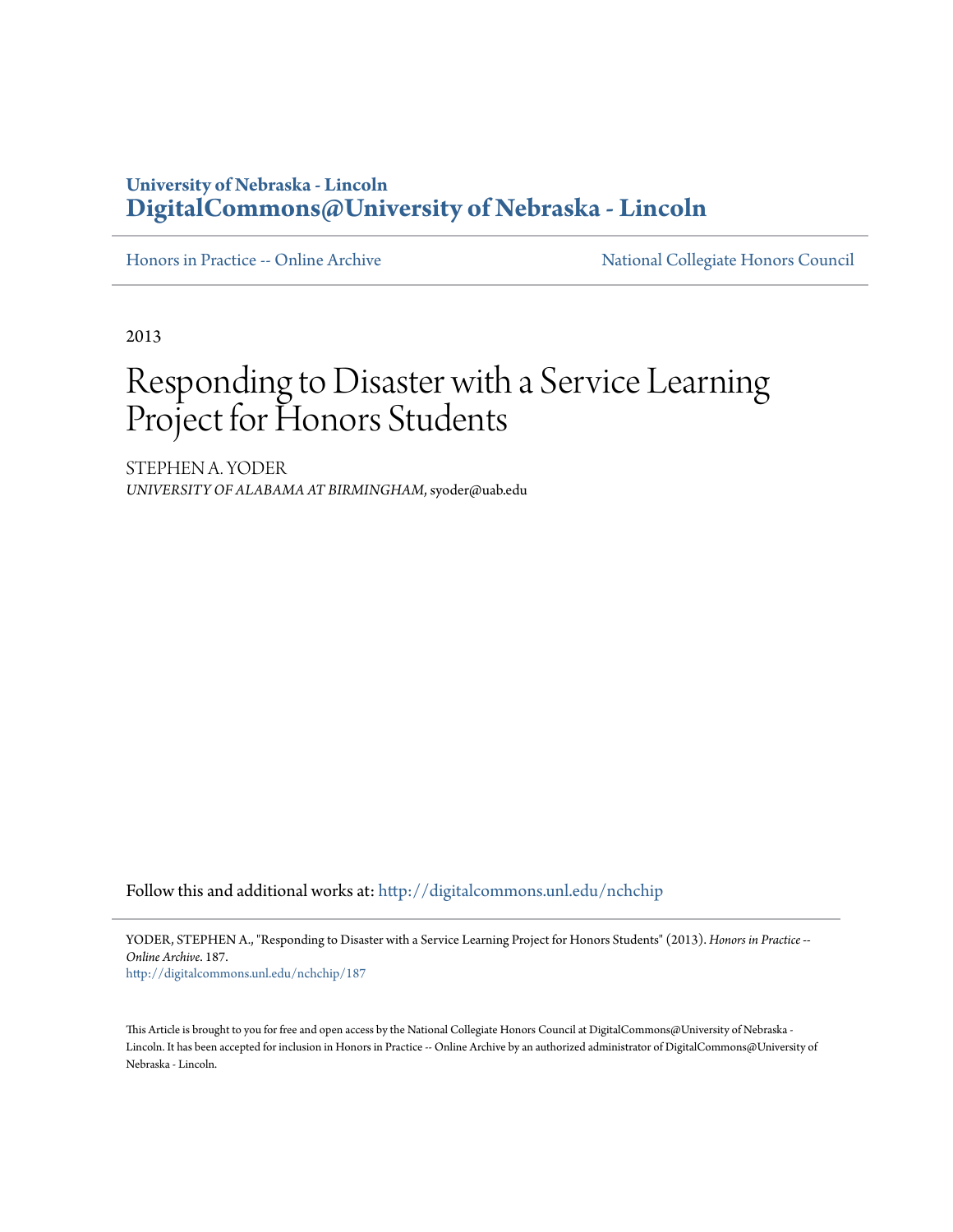# **Responding to Disaster with a Service Learning Project for Honors Students**

### **STEPHEN A. YODER**

**UNIVERSITY OF ALABAMA AT BIRMINGHAM**

# **INTRODUCTION**

In Thursday, April 27, 2011, one of the worst natural disasters in the histo- $\mathcal{F}_{\mathsf{TV}}$  of Alabama struck in the form of ferocious tornadoes touching down in various parts of the state. The dollar amount of the property damage was in the billions. Lives were lost and thousands of survivors' lives were seriously and in many cases forever disrupted.

A few days later, the dean of my school, a school of business that is part of a larger university, dropped by my office unannounced to tell me that the university's president had just called to tell him that unnamed donors had agreed to give money to the university so that the school of business could help the survivors. He said "we" had a meeting on the matter later that day with a senior university officer.

The following is a summary of the program that developed as we strove to provide help to the survivors, along with some lessons learned that might be helpful to others considering a service learning experience for honors students. I believe that our program demonstrated that a somewhat impromptu response to a disaster can be an effective service learning experience in an honors program.

The disaster that befell our community was extraordinary in its impact, with a disproportionate effect on low-to-moderate-income families and neighborhoods. The generosity of our donors was also unique as was their desire for students to have a finance-focused experience. However, the lessons learned from how we responded to our misfortune should apply to disasters of all sizes and types and to responses that neither involve distribution of donated funds nor are undertaken by a school of business.

### **DIRECTION FROM THE DONORS**

I did not know who our donors were or the amount of their donation when the dean and I attended our first meeting with the university officer who had spoken with the donors a few days after the disaster had occurred. We learned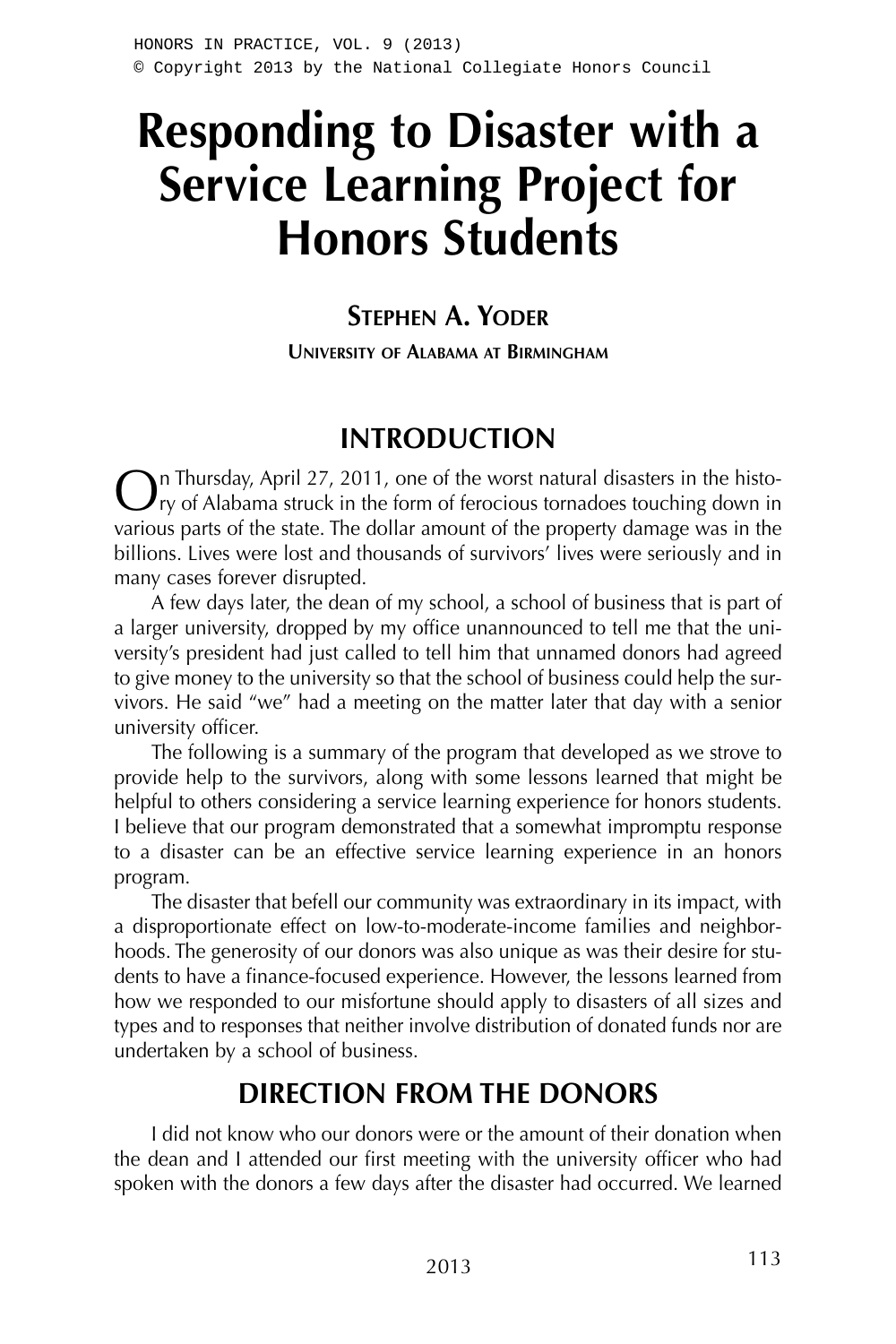at the meeting that our donors were a group of local business leaders led by one individual with very strong ties to our university in both financial support and service on governing bodies for the university and its affiliates. Our university is a large public research institution that is part of a system of other research universities.

As it turns out, the donors had only two directives to give us at the start: (1) that their funds should be used to help the survivors of the disaster and (2) that their funds should be used in a way that involved business students in some way. Either the donors or the senior university officials communicating with them provided early direction that the funds be used to make small loans to the disaster survivors, perhaps because this focus would provide the desired business content. Alternatively, the donors might have first decided that they would like to fund a loan program and then directed the funds to the business school because lending money is a "business."

*Lesson Learned: Although it was our donors who took the initiative, your school's development personnel might know of donors who could be contacted in the aftermath of (or perhaps even before) a disaster to fund a student-centered service learning project. Your school might have internal funding for such a project as well.*

I should also provide some background on myself because my experiences shaped the eventual design of the project. Just a few years before this event, I had joined the faculty of the school after a thirty-year career in business, mostly as a banking lawyer. I directed the school's honors program, which is a selective program for juniors and seniors focused on leadership. Most but not all of the students in the program are business majors. In our first meeting, the dean told me that he thought that these honors students would make excellent participants in the sort of service learning program that seemed to be evolving; in retrospect, this would have been an interesting hypothesis to research.

### **DESIGN OF THE PROGRAM**

As I left the first meeting with the university's liaison with our donors, I recall not knowing quite where to start. I was immediately concerned because the semester was coming to a close, and students would likely be more focused on final exams and summer activities than on service learning projects. I also knew, though, that the needs of the survivors were great because, coincidentally, I had volunteered to staff a "311" hot line at our local United Way a few days after the disaster, and I had heard first-hand the desperate pleas for help from those who had been affected by the tornadoes. In addition, I knew that senior university officials were understandably interested in showing quick progress to our donors.

One of the courses I teach is strategic leadership. I decided to practice what I preached and draw up a strategic plan for the program to help me compose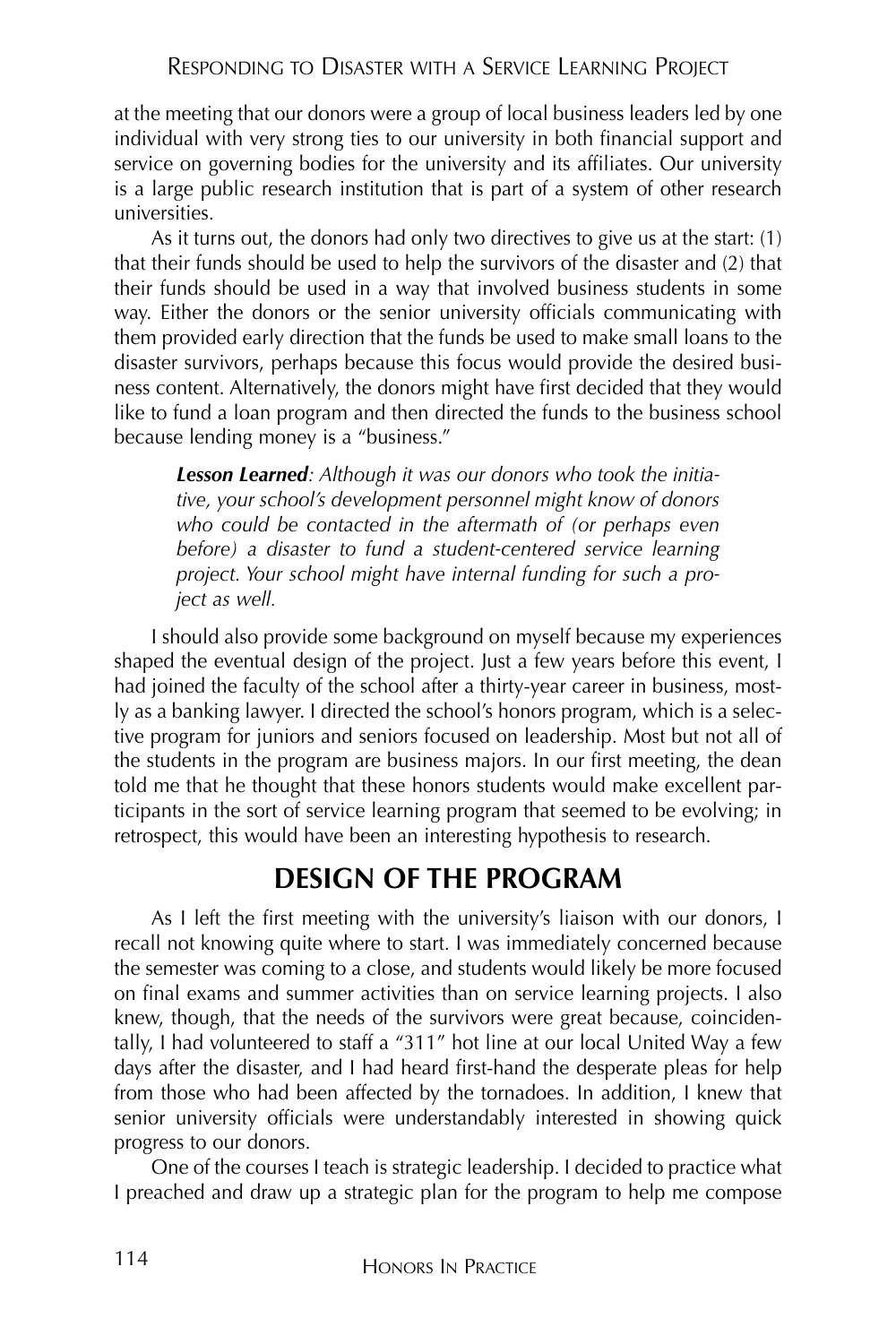#### STEPHEN A. YODER

my thoughts. I wish I could have incorporated this process into a real-time class so that students could work on the plan with me, but there simply was not time.

It is fundamental in strategic planning that every organization should have a mission, vision, and values statement. Below is the statement that I came up with for the upstart program, not in the first draft but within about a week or two after I had become more familiar with how our community was responding to the tornadoes and so could work out a great many details. I later used the statement to describe the program as we brought in students to participate. Even for non-business teachers, I recommend formulating a vision, mission, and values statement for a new service learning project.

#### *Program Vision*

*To be a source of financial support for Alabamians affected by the tornadoes of April 27, 2011 and to be a servant leadership learning opportunity for students at the University of Alabama at Birmingham.*

#### *Program Mission*

*To make loans in amounts of up to \$1,000 each to persons affected by the tornadoes of April 27, 2011, interest-free and due in one year, but forgivable in whole or in part at maturity upon demonstration of ongoing need.*

#### *Program Values*

- *Respect for the dignity of the tornado victims*
- *• Empathy for the financial hardships of the tornado victims*
- *• Recognition of the importance of providing students with learning opportunities in servant leadership and social entrepreneurship*
- *Cooperation with other organizations having complementary missions*

The ideas in the statement reflect much of what I learned about designing a service learning project for honors and other students, which I share here for other college teachers and administrators. In addition, many of the lessons I learned about service learning were also valuable lessons for designing the strategy of a human services organization, which I can use in my teaching of strategic leadership. Indeed, I try to get strategy students to compare the strategic planning process for a traditional business with that for a community or other tax-exempt organization because many business students will find themselves in community roles either directly as employees or indirectly as volunteers.

*Lesson Learned: The process of preparing a quick strategic plan for a new service learning process can help everyone focus on what is important and achievable.*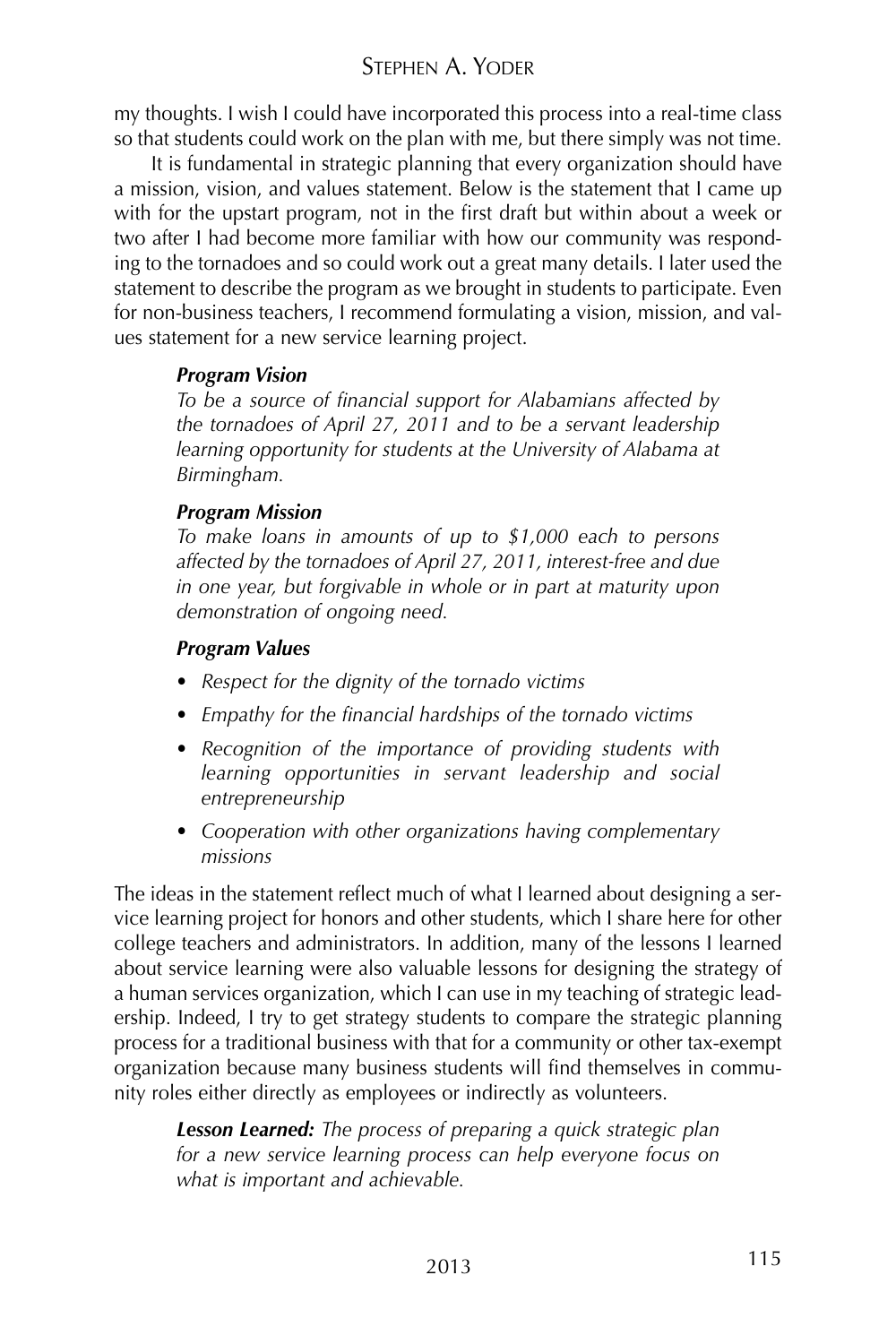# **COLLABORATION WITH OTHERS**

At the beginning of this project, my dean and other senior university officers might have envisioned my setting up a table in the school's lobby staffed by volunteer students who would hand out cash to survivors of the disaster in return for IOUs. Perhaps they thought that we might place an advertisement in the local newspaper or distribute flyers in the affected areas in order to find the people in need.

My own inclination was not to be a lone ranger, and this inclination eventually became one of the program's core values. I had experience as a volunteer with local human services agencies, including our local United Way and our local community foundation. I knew that these organizations had begun to respond immediately after the tornadoes had struck, and, as noted above, I had volunteered on a help line.

I also learned early on that our university's own internal "fund" that provides financial assistance to employees of the university was addressing the needs of the university's own employees who had been affected by the tornadoes. That fund's administrator turned out to be one of my most valued colleagues in the administration of the service learning program. She was enthusiastic, well-connected in the human services field, and, having a social work background, knowledgeable about how to deal with people who have survived traumatic events.

*Lesson Learned*: *For human services-related projects, collaboration with your college or university's own employee assistance fund can prove fruitful.*

I learned from the employee fund administrator that representatives of the human services agencies in our community were starting to meet periodically as a large group to determine how best to meet the emerging longer-term needs of the disaster survivors. The fund's administrator and I attended, along with an honors student volunteer, an early meeting of representatives of more than fifty separate human services agencies. Watching these organizations struggle through the process of cooperation was a reminder of how collaboration can be inefficient at times. However, in the long run, none of the organizations acting alone could have cumulatively accomplished nearly what was eventually accomplished by the assembled group.

In addition to the collaboration among human services agencies and my own collaboration with the university employee fund's administrator in working with those agencies, I also began collaborating with a professional in the university's finance department, who turned out to be an invaluable ally in carrying out the mission of our new program. At our university, the finance department administers a separate tax-exempt foundation that supports the mission of our university. Donors generally are able to contribute either to the university or to the foundation, and some have preferences for giving to the foundation rather than directly to the state-affiliated university. My project colleague in the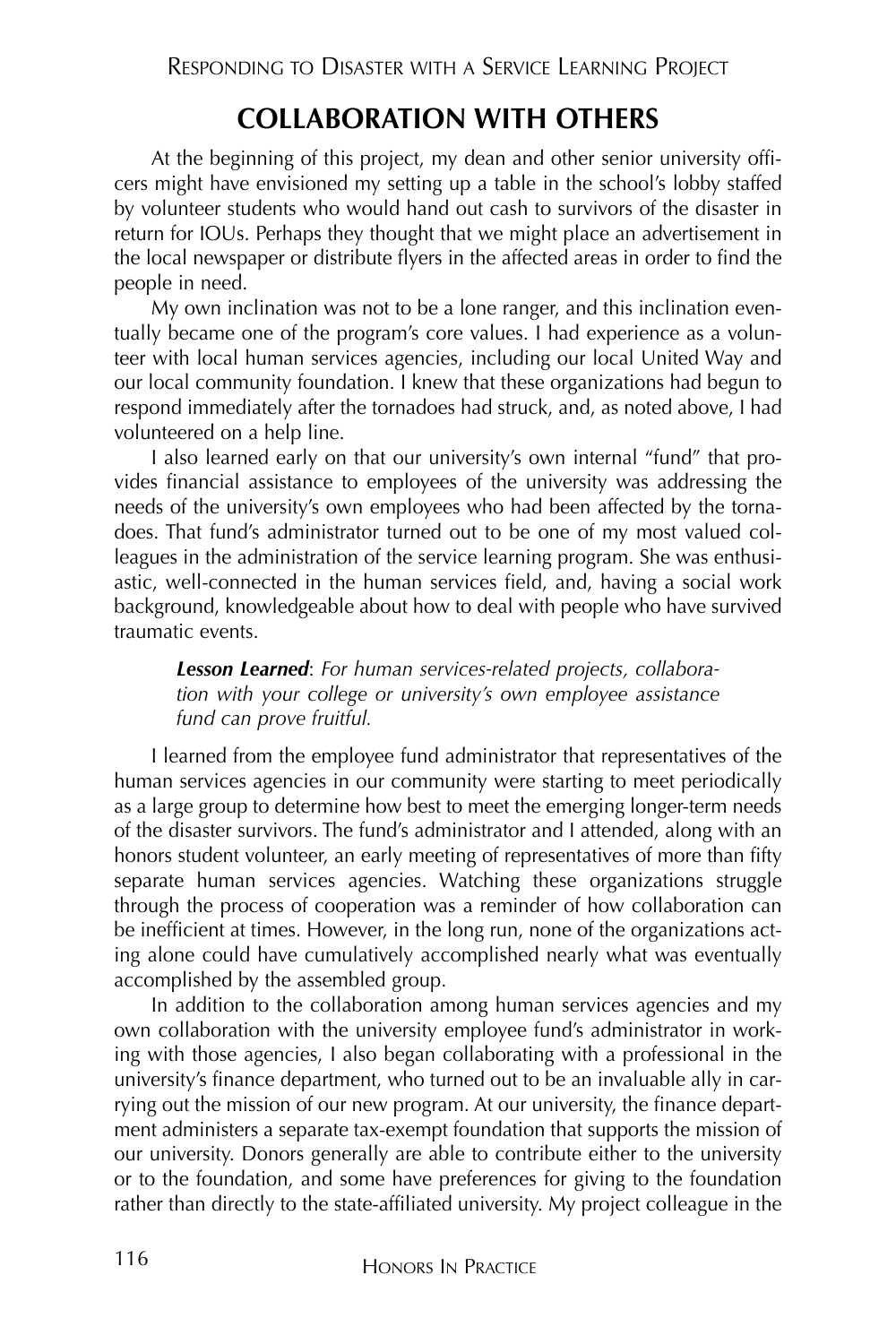finance department was adept at building Excel spreadsheets, a skill which it turned out we would need in a number of ways.

*Lesson Learned: If your university has a foundation the mission of which might include support of student service learning, establish a relationship with the leadership of that foundation.*

We realized early on that we would need at least two more collaborators as we designed the new program: a bank and a law firm. We struck a deal for students to meet with tornado survivors at a particular branch of one bank, close to campus, where the branch's management agreed to speedily cash or deposit the loan or grant checks even if our program's clients did not have accounts at the bank. We thought it was important for survivors not to face any unnecessary bureaucracy given that many were already facing considerable hurdles in obtaining other relief and given that many did not have established banking relationships.

*Lesson Learned: Banks are anxious to show their responsiveness to community needs, particularly where there is a financial element, so use your own or your school's contacts with local banks where appropriate in designing service learning projects where financial services might be involved.*

As for a law firm relationship, I knew enough about financial services law to know that, if we were lending money (the foundation would be the lender), we would have to follow "the rules." Fortunately, an expert in consumer lending law at a local law firm was willing and able on a pro bono basis to prepare a document that we eventually called a "repayment agreement." The concept of characterizing our loan document as a "repayment agreement" grew out of the realization over the first few weeks that our likely clients were not particularly creditworthy. Therefore, we asked for and received permission from our donors to have some flexibility to make grants instead of loans with a portion of the donated funds and, more importantly, to make loans that would be noninterest-bearing and forgivable in the appropriate circumstances. Hence, with the guidance of our attorney, we called our agreement with clients who we determined might be able to repay us (see below for discussion of this determination process) a "repayment agreement" rather than a "loan agreement."

After doing some post-project research into service learning pedagogy, I have learned that our project's emphasis on collaboration as a strategic value might also have enhanced our program as a service learning experience. Porter et al. describe two paradigms for service learning: the charity model and the social justice model. In a human services context, the charity model assumes that government or tax-exempt agencies will engage students as volunteers to assist in carrying out their human services missions. In this straightforward model, students gain a personal sense of efficacy and an appreciation for connecting with their communities. Students in our program who worked directly with borrowers and grantees would have this opportunity.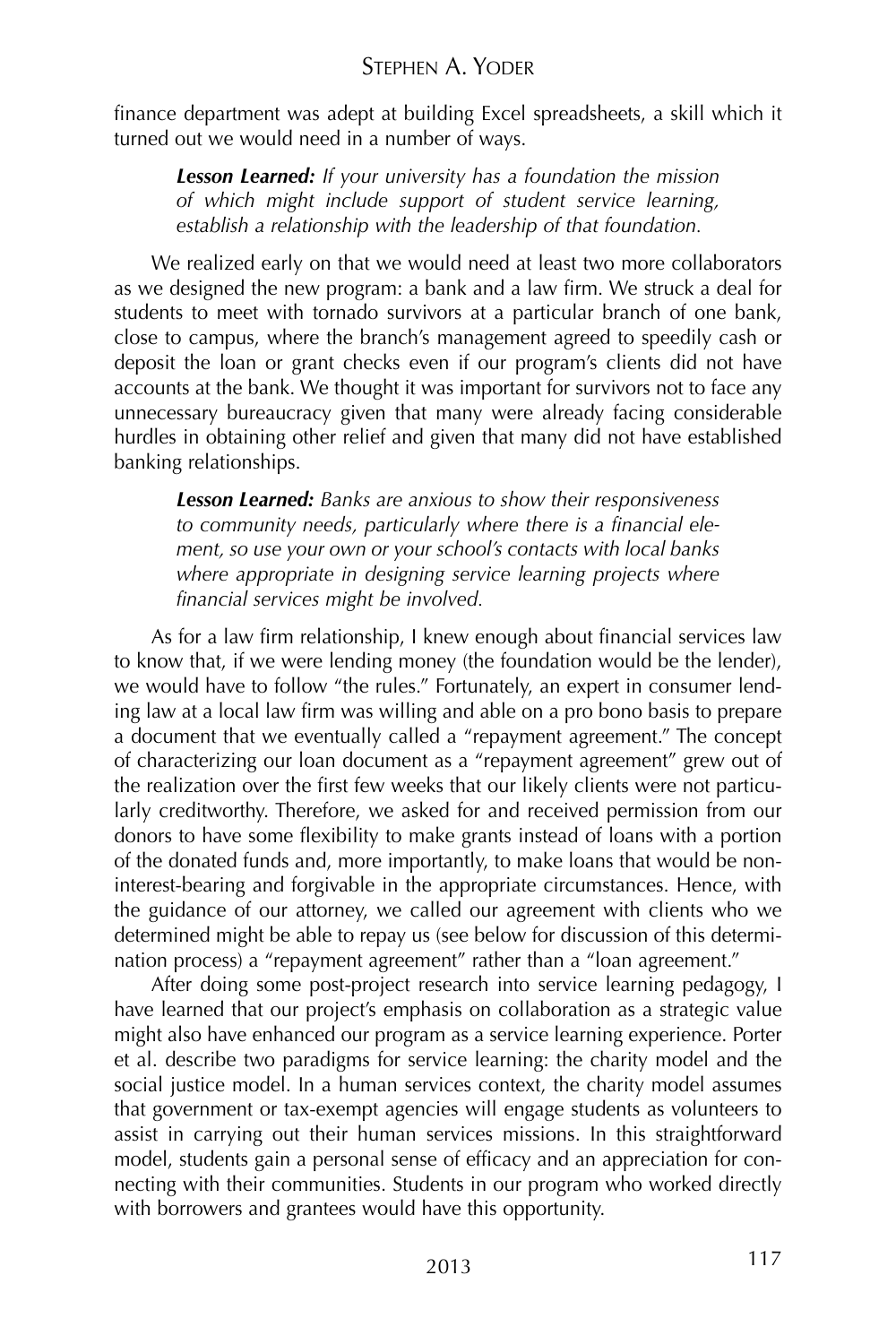Critics of the charity model say that students who merely work on the mission of an organization do not learn the "rules of engagement that structure citizen participation" (Porter et al. 67, citing Crenson and Ginsberg). Such critics advocate the social justice model, which calls for students to learn about structural problems in the social sector in which they are working and perhaps even engage in efforts to solve the problems (Porter et al. 67). The students who accompanied us to the early meetings of the long-term recovery committee, with over fifty representatives of human services agencies gathered in a room trying to figure out what to do next, learned first-hand about the inherent inefficiencies in our safety net for disaster survivors.

Students also saw the value of intra-organization collaboration in the interaction among my university colleagues' social service and financial management orientations and in my own orientation toward the students' educations in business. For their careers at a business organization, for example, business students need to learn to collaborate with other departments in order to achieve their individual goals within the organization.

### **RESPECT AND EMPATHY FOR THE SURVIVORS**

Within hours after the tornadoes struck, our employee fund administrator had already been in touch with employees of our university who had been affected by the disaster. She had already provided some financial grants to these employees from the university's employee assistance fund. Based on these experiences, as well as her other social work experience, she told me that, as we began to recruit students to participate in the program, we should provide them the kind of training that social work students receive on dealing with people in need. For example, she told me that it was natural for volunteers to empathize by saying things like "I know just how you feel" or "Thank goodness no one was hurt" or "I'm sure everything will turn out okay." She said that survivors of disasters do not respond positively to such attempts at consolation, believing instead that no one can truly understand just how awful life has been for them. We encapsulated these concepts in two of the values for the program: "respect for the dignity" and "empathy for the financial hardships" of the survivors, and we discussed them in our student training described below.

*Lesson Learned: If your school has any social work courses, consider partnering with faculty and students in those courses in your response to a disaster.*

We also had each student who signed up to participate sign and return to the employee assistance fund administrator an agreement to maintain the confidentiality of all personal information learned about applicants to the program. The SharePoint site described below was only accessible by students who had signed this agreement. This process itself was a valuable lesson in both human respect and dignity as well as privacy laws and regulations.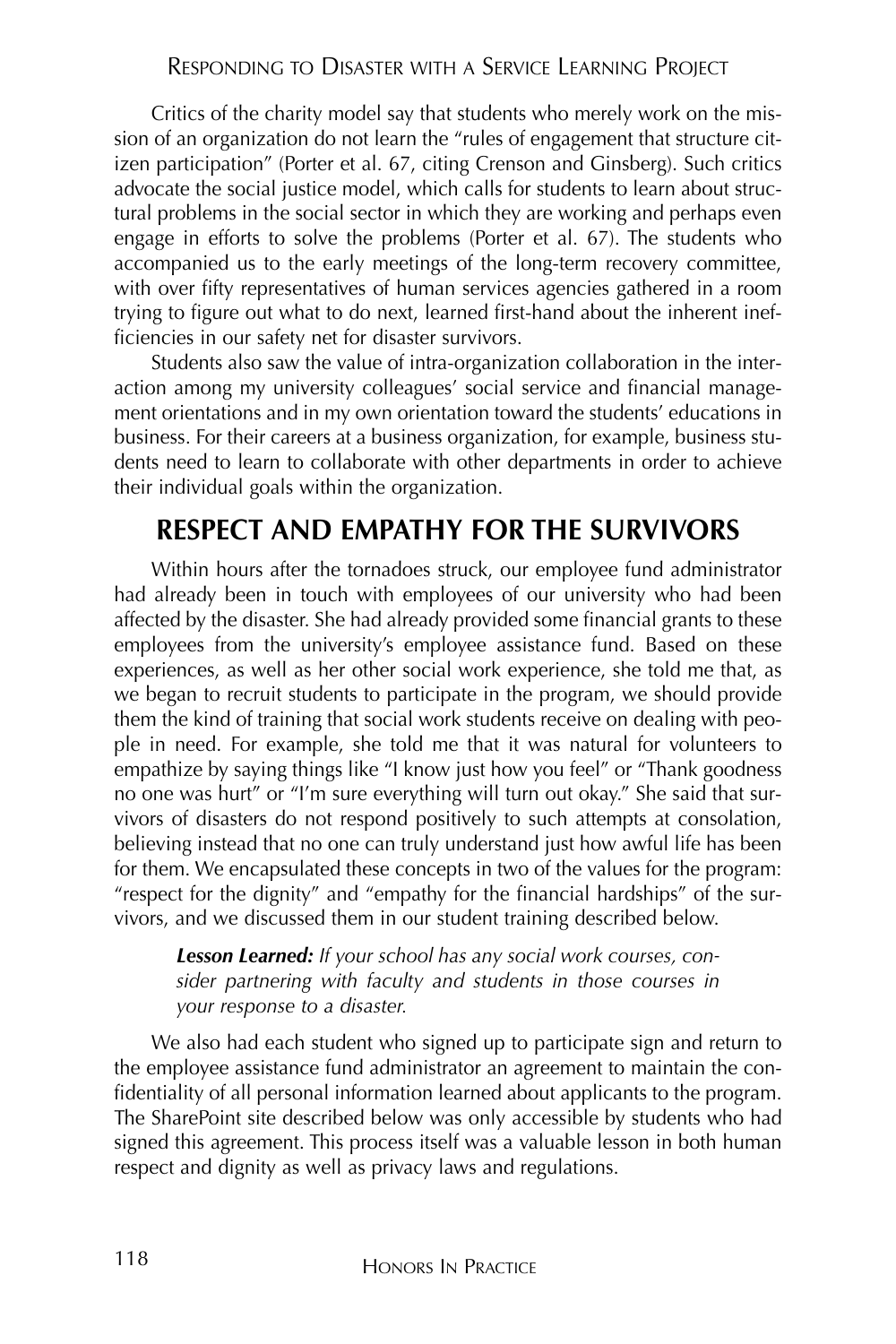#### STEPHEN A. YODER

*Lesson Learned: Remember to maintain the confidentiality of personal information.*

### **RECRUITMENT OF STUDENTS**

I believe that the primary reason I was designated to lead our school's involvement in the assistance program for the tornado survivors was that I directed the school's honors program, whose students would, in the mind of at least the dean, be ideal candidates for this type of service learning experience. Whether honors students were indeed ideal for this program would have been an interesting research project based on the actual experience we had in recruiting students for the program, but we had no time to design or implement the necessary research protocols for such research, which would have included obtaining approval of our university's Institutional Review Board.

Today, after the project has been completed, I know that research on medical students has shown a positive correlation between class rank based on grade point average and a measure of service learning involvement known as Commitment and Involvement to Service Learning (CISL). As described in Brush et al. (10), Tulane University School of Medicine has a service learning requirement in a "Foundations of Medicine" course. Students with higher numbers of hours spent in the program have scored higher in the CISL assessment. Interestingly, high participators in the service learning program were overrepresented in the middle quartiles of GPA-based class rank, "perhaps indicating a choice made by students to make service and leadership a high priority during their medical school careers."

The findings as to class rank in a medical school service learning program pose an interesting question for an undergraduate honors program. On the one hand, as described below, the pool of honors students from which we recruited for our program had many high achievers. Therefore, we might expect that, if we compared our honors students to other students at the university, our honors students' GPA-based class ranks would be in the top quartile of the university, indicating that honors students taken as a group would not be the most likely to embrace service learning and that my dean's assumption was mistaken. On the other hand, like a school of medicine, an honors program is likely to be composed of already successful students, so perhaps the implication of the findings of Brush et al. for an honors program is that, within a group of already high-achieving students, the middle quartiles are more likely to be interested in a service learning opportunity. These issues might form the basis of some interesting research.

In my school of business, twenty-five students per year are selected in the fall semester of their junior years to be part of our honors program. Selection is based on grades earned through their sophomore year and on faculty recommendations. The fifty students (juniors and seniors) compose less than 3% of the total undergraduate school of business student population of approximately 1,800. The focus of the honors program is business leadership and includes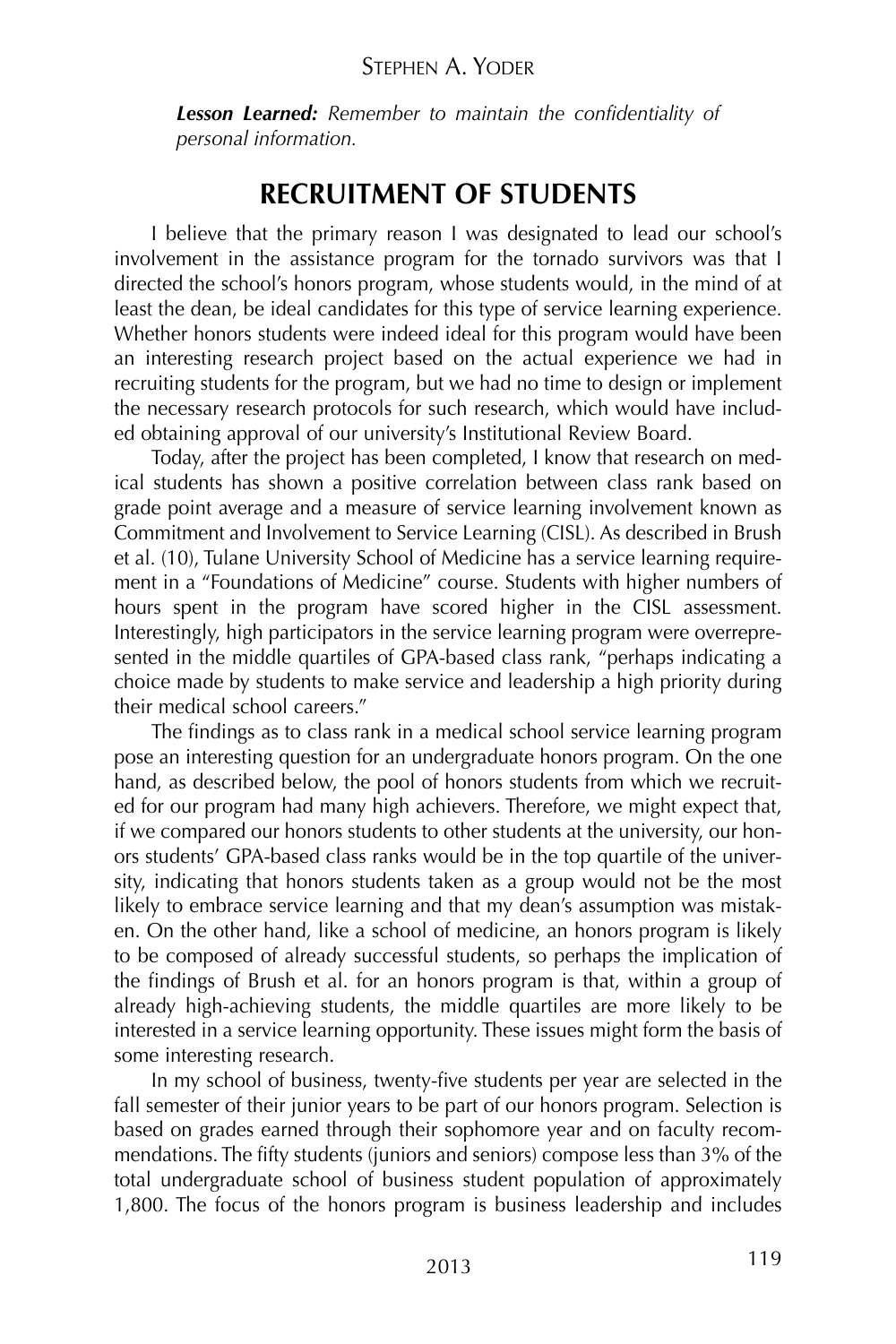three required courses: (1) in the spring semester of their junior year students take a "principles of leadership" course, (2) in the fall semester of their senior year students take a strategic leadership course (see discussion above), and (3) in the spring semester of their senior year students do an independent project on leadership. The honors program has no public service or service learning requirement.

Our school's honors program is part of a larger honors college, a confederation of honors programs in other parts of the university as well as students in four university-wide honors programs in which students participate for some or all of their college experience: (1) a program focused on experiential learning, (2) a program focused on community leadership, (3) a program focused on scientific research, and (4) a program with a broadly interdisciplinary course of study that replaces the core curriculum.

I quickly concluded that, although our nascent survivor assistance program was housed within the business school, we should recruit students not only from our own honors program but from the larger honors college as well. I thought that participating in this effort might be particularly meaningful for students in the experiential and community leadership programs. Expanding our recruitment universe beyond my own school was also necessary because the disaster occurred at the very end of a spring semester so that many in the potential pool of honors students would be graduating or focusing on summer activities and thus not be available for a new service learning opportunity.

*Lesson Learned: If there is more than one honors program at your school, reach out to other programs when designing responses to disasters.*

My first step in actual recruitment was to invite, via email, my own school's honors students to an information meeting about the program. I then asked the directors of the other honors college programs to give me the names of their students, and with their consents I sent the same email invitation to the other students. I also kept our university's equivalent of a "dean of students" informed.

I was fortunate to have one student from the experiential learning program (who later was selected for the school of business honors program as well) enthusiastically volunteer to help out even before the information meeting. She proved to be a key participant in a number of respects. She suggested we create some sort of shared site "in the cloud" for everyone to use for communicating. For example, we realized that we would have to have a way to gather information about the needs of those applying for assistance and then share that information among multiple individuals spread across campus. Although her first suggestion was "Google Docs," we eventually settled on Microsoft's "SharePoint" collaboration tool. It took a college sophomore to tell the rest of us about "cloud" technology. For information on SharePoint, see <http://share point.microsoft.com>. For information on Google Docs, see <http://docs. google.com>.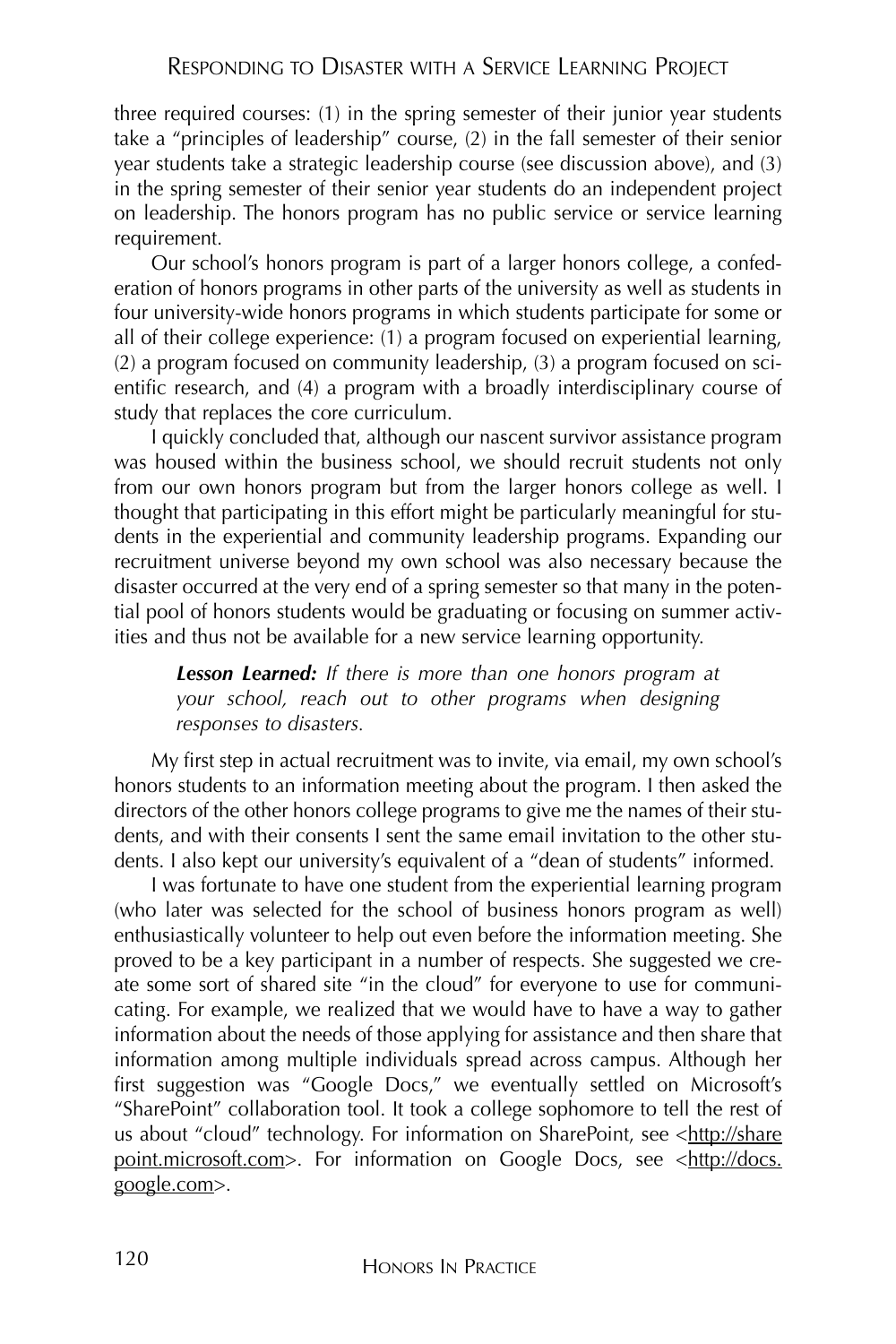#### STEPHEN A. YODER

*Lesson Learned*: *Listen to the students when it comes to using technology to communicate about your project.*

Our experiential learning honors student also agreed to maintain a list of student volunteers responding to the information session emails, including their contact information. This information was loaded into the SharePoint site, which itself was graciously built by individuals in the university's information technology training department who were identified by my project partner in the finance department. Once again, getting this assistance was a product of willingness to ask for help and collaborate.

Before the first information session, I requested that the head of the university's finance department consider providing modest stipends for students who volunteered for the program, and he agreed. We determined that the best way to deliver these stipends was in the form of scholarships deposited directly into the student's financial account with the university. Before the information session, I let students know that these stipends would be available.

*Lesson Learned*: *Although not all university-affiliated foundations will have such resources, it may be useful to ask yours for scholarship support for service learning activities.*

By the time of the first information meeting with student recruits, my project colleagues and I had settled on the mission, vision, and values statement for the program described above, and we used a PowerPoint presentation to describe them to the students who attended. In particular, we discussed the concepts of "servant leadership" and "social entrepreneurship."

"Servant leadership" is generally associated with the late Robert K. Greenleaf and was described in his essay *The Servant as Leader*, first published in 1970. In that essay and in subsequent books, Greenleaf said that the most effective leaders are servant-leaders; that is, they are servants first and leaders second. For more information, see this website for the Greenleaf Center for Service Leadership: <http://www.greenleaf.org/whatissl>. Given that my school's honors program focuses on business leadership. I stress the importance of servant leadership throughout the program, particularly in the course on principles of leadership.

"Social entrepreneurship" refers to the use of entrepreneurial principles, including encouragement of innovation, to address social problems. For an excellent discussion of the role of a university in social entrepreneurship, see *Engines of Innovation: The Entrepreneurial University in the Twenty-First Century* by Holden Thorp and Buck Goldstein. I believe that our program addressed in an entrepreneurial way the myriad social problems created by the disastrous tornadoes.

At our first information meeting with students, we also described the process we had worked out for screening applicants. With one of my colleagues' social work knowledge of how to determine need and with another's extraordinary abilities with Excel, we built a spreadsheet and loaded it on the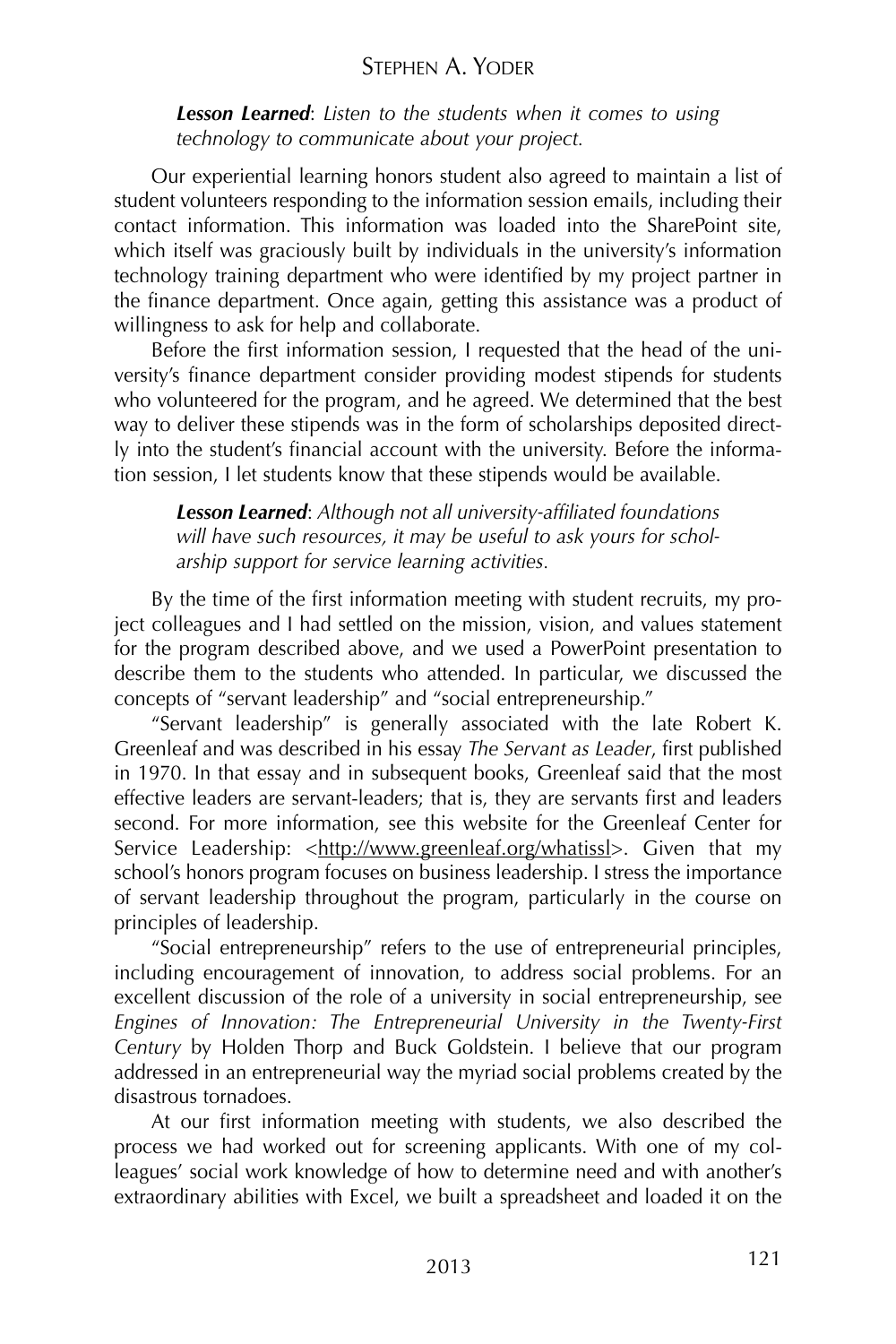SharePoint site. The spreadsheet automatically guided users to a determination of whether an applicant should be offered a loan or a grant with our donated funds. For example, the spreadsheet calculated whether an applicant could afford a loan in the first place, based on federal "poverty guidelines."

For the next several months, we posted information sheets about potential applicants—referred to us by the community's long-term recovery committee (the meetings of which students occasionally attended)—on the SharePoint site. For example, one human services agency might bring to a committee meeting the file for a family whose needs the agency alone could not immediately meet, and our employee fund administrator would agree to investigate whether our program could meet at least part of those needs.

After someone in the employee fund administration office scanned an information sheet about potential applicants on the SharePoint site, SharePoint then automatically generated email messages to students who had signed up to participate. A student could check out a particular family's information sheet so that no one else would begin work on it and contact the family, using the contact information provided on the sheet. If a student was unable to follow through with a potential applicant because, for example, he or she was not able to reach the family (a not uncommon occurrence), then SharePoint permitted the information sheet to be checked back in. Other students could then see that the file was available and pursue it themselves.

Students were encouraged to meet in person with the individual named in the information sheet that they had checked out and to work with the individual to complete an application that also was available to all the students on the SharePoint site. One teachable moment that came from this process was the difficulty that many students encountered in communicating with potential clients, often because the clients lacked either their own or other reliable phone or email service, frequently because of damage from the tornadoes.

After students helped clients complete applications, they loaded the signed applications back on the shared site, usually using a scanner in the finance department office. Then, using the Excel spreadsheet my finance colleague had designed, they could use the information provided in the application to determine whether a grant or a loan was appropriate. The same student who checked out the original information sheet and met with the applicant then communicated with the applicant about the results and arranged for a meeting at our partner bank's designated branch, at which a check would be delivered and, in the case of a loan, a repayment agreement signed. The final step would be the student's returning the signed repayment agreement to the finance department where it was scanned it into the SharePoint site.

*Lesson Learned*: *There might be value, even outside of a student project responding to a disaster, for building a shared communication site among students. In addition to SharePoint, Google has a service called "Hangout" that allows video conferencing and other collaboration among groups of up to ten individuals.*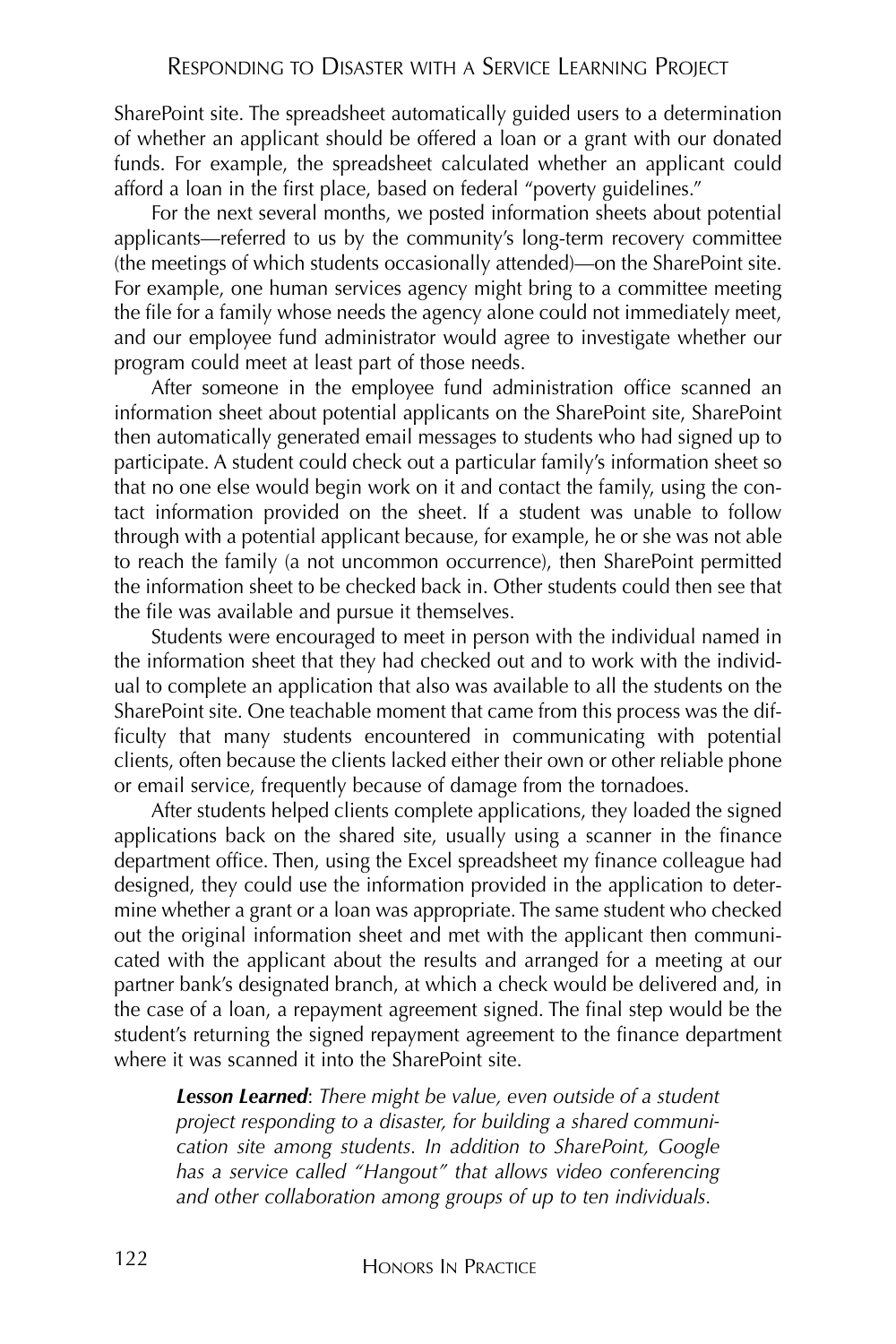In total about twenty-five students participated in the project, including some recruited from a second round of emails to honors students in the various honors college programs. As is the case with many other group efforts, about 80% of the total student effort in the program was handled by about 20% of the students. Several students expressed interest in participating in the program but asked if they could help out behind the scenes. One student, for example, assisted in building the spreadsheet for maintaining records of loans and grants made.

If I had had time to plan a research study before beginning my recruitment of students, I might also have educated myself on the predictors for students' willingness to engage in service learning. Moely and Ilustre (2011) tested several factors that might affect the attitudes of Tulane University students toward the public service requirement at that school. They found, for example, that women were more positive about the requirement as were students who rated themselves as more religious. Although I cannot say what our participants' degrees of religiosity were, I can say that more women than men participated in our program.

Moely and Ilustre also found that an important predictor for a positive attitude toward the Tulane public service requirement was the extent to which students said in a survey that they enjoyed community involvement, that they felt a connection to their university and its city, or that they had an interest in community work. In particular, students who said that they "actively sought information about political and social issues" (51) were more likely to evaluate the requirement highly and have plans for careers in community work. Had I been able to plan my recruitment, I might have devised a questionnaire for participants in the program that captured these characteristics in order to see if I could confirm this research. I will note, though, that students in our university's honors program that is directed at community leadership were no more represented as volunteers for our program than other students.

*Lesson Learned*: *If a service learning project is a possibility, consider asking your students to complete a questionnaire in advance that would assess the students' willingness and ability to engage in community service.*

### **LEARNING OUTCOMES**

Several tangible learning outcomes were significant among the students who participated in the program. With encouragement from me as my school's business honors program director, three participating students used their experiences as the basis for independent research projects required by my school's honors programs, and at least one student also used his project for the university's community leadership program's project. Each student also had another faculty member as an advisor. In each case, students were required to prepare literature reviews on their topics and then prepare a poster describing the results of their research that was presented at an undergraduate research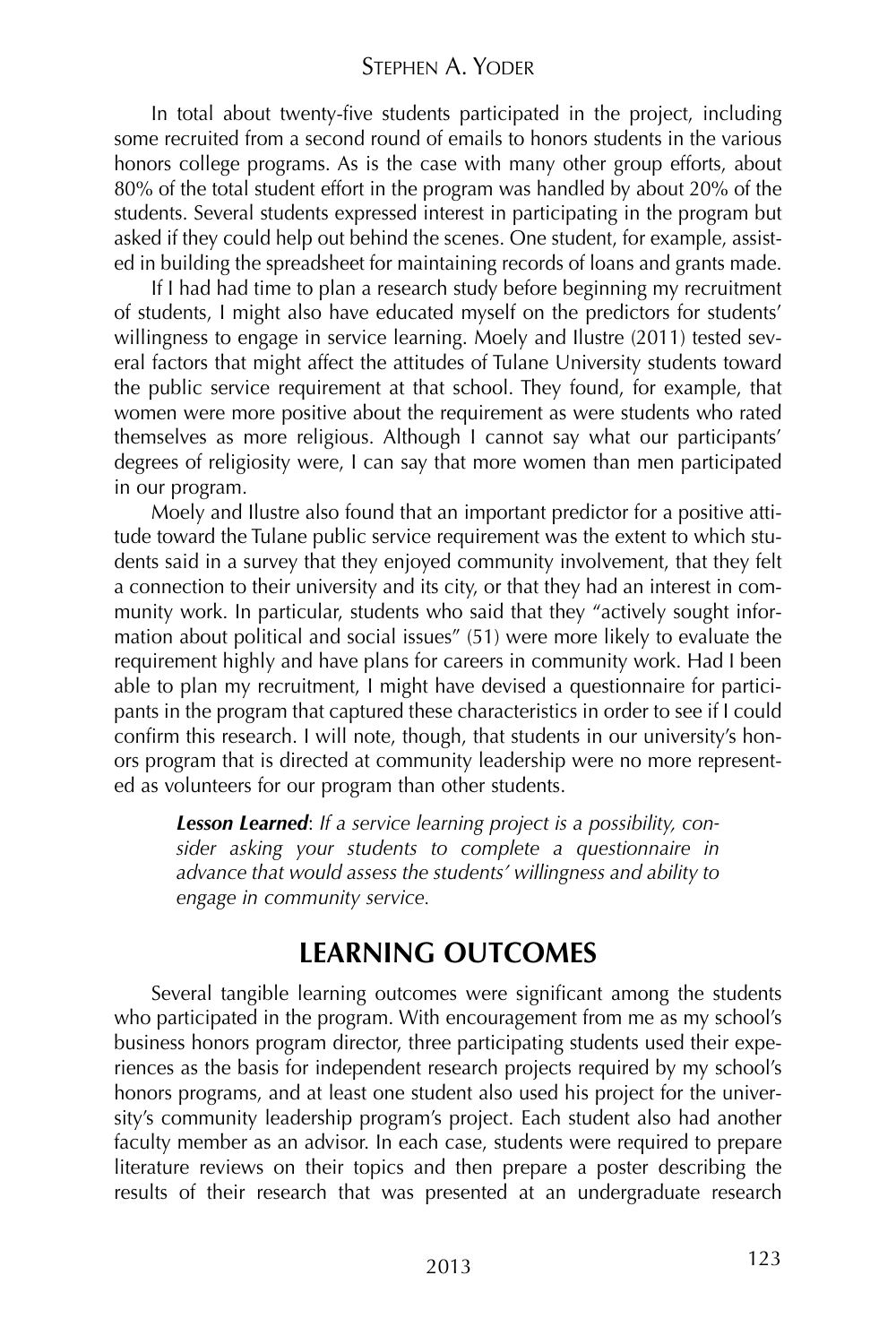conference sponsored by my university each year. By coincidence, students delivered these presentations almost exactly one year after the disaster that formed the basis of our program.

The disaster inspired several filmmaking opportunities in the university's media studies program. One of the professors in that program is an advisor to our honors college, and I had encouraged her to recruit both her honors and also non-honors students to use the disaster in her media studies curriculum. One group of her students taught filmmaking to middle school students in a neighborhood affected by the disaster and made a film in which they expressed their feelings about the disaster. The result was a powerful expression of the middle school students' fears that their neighborhood might be changed forever.

Another media studies student prepared a film focusing just on our loan program and featuring the students who had participated. All of the films were shown in a one-year commemoration of the disaster at our city's science center, which received coverage from external media <http://www.birmingham timesonline.com/index.php?option=com\_content&view=article&id=8717:uabfilm-students-help-youngest-tornado-victims-heal&catid=35:local-news-headlines&Itemid=95>. The students participating in the loan program itself were also featured in our university's own media <http://www.uab.edu/uabmag azine/fall2011/features/lesson>.

*Lesson Learned*: *If your school has a media studies program, consider discussing with its faculty in advance the possibility of involving media studies students in any disaster response project.*

Had I been better able to plan the students' involvement in the loan program, I would have asked that they contemporaneously write reflectively on their experiences or perhaps prepare their own audio or video recordings that would have required some degree of introspection. Research shows the value of reflection generally, both at the undergraduate and graduate levels (Chretien et al.). Regarding service learning, Eyler and Giles have noted that students engaged in service learning are more likely to see changes in their higher-order thinking and to apply their knowledge to new situations if they not only engage in service but also reflect on it. The students who prepared independent projects based on their participation in the program did have opportunities to reflect, even if not in traditional journal form.

*Lesson Learned*: *Have a reflective writing exercise, such as a journal, ready to go in advance of a disaster response program. A shared site could be used for such a purpose, and the reflections could take the form of a shared blog. Blackboard Learn has such functionality.*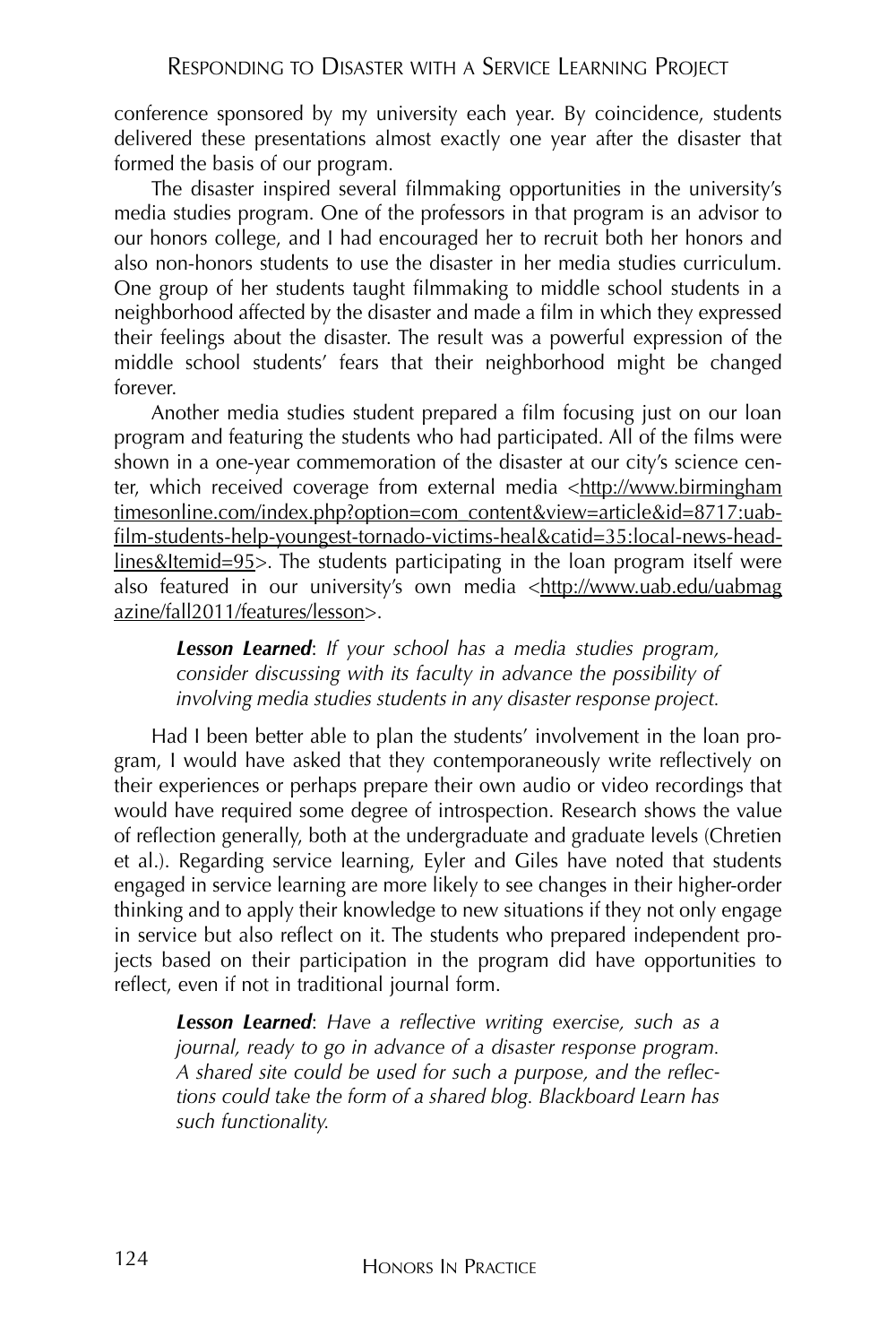We did not survey survivors who received help from our program, but several were interviewed as part of the media stories described above. All reported positive experiences with students. In a future program, I would design a more formal means of obtaining feedback. Although our students did not interact much with external human services agencies, if they had done so I might have also designed a survey of those agencies' satisfaction levels with the students. Ferrari and Worrall have researched the views of external agencies in service learning projects and found, for example, that what agencies value most in students are the strategic values of empathy with clients: being sensitive to the needs of clients, being friendly toward clients and staff, and seeming to be interested in providing services to clients (38).

Another survey that we might have undertaken but did not do formally would have been to assess our donors' satisfaction with our results. We did, though, periodically keep our donors apprised, in "stewardship" reports, as to the number of students participating, the number of clients served, and the dollars distributed.

*Lesson Learned*: *Consider surveying those who benefit from your program, as well as donors and those people or agencies with whom students work, to determine their level of satisfaction with the program.*

## **CONCLUSION**

As with all teaching activities, this service learning project taught me as much as it taught the students. For other teachers of honors students considering service learning projects, I offer the following guidance:

### **BE READY TO RESPOND TO THE UNEXPECTED**

Although no one wants storms and other natural events to strike and to serve as the basis for service learning, we should be aware that such events do occur and that our students can learn from addressing the problems they create. We should also remember Voltaire's admonishment that "The perfect is the enemy of the good" and not assume that a great deal of advance planning is always necessary for a successful project.

### **DO WHAT YOU CAN IN ADVANCE**

If you think you might want to create some sort of service learning experience for your students following a disaster big or small, consider the following: (1) if your school has an employee assistance fund, identify the person who administers that fund and discuss whether he or she would be willing and able to work with you in response to a disaster affecting employees; (2) do the same with external human service agencies that might be most likely to respond to a disaster (such as the Red Cross); (3) with the assistance of your development office, identify donors who might be interested in providing some sort of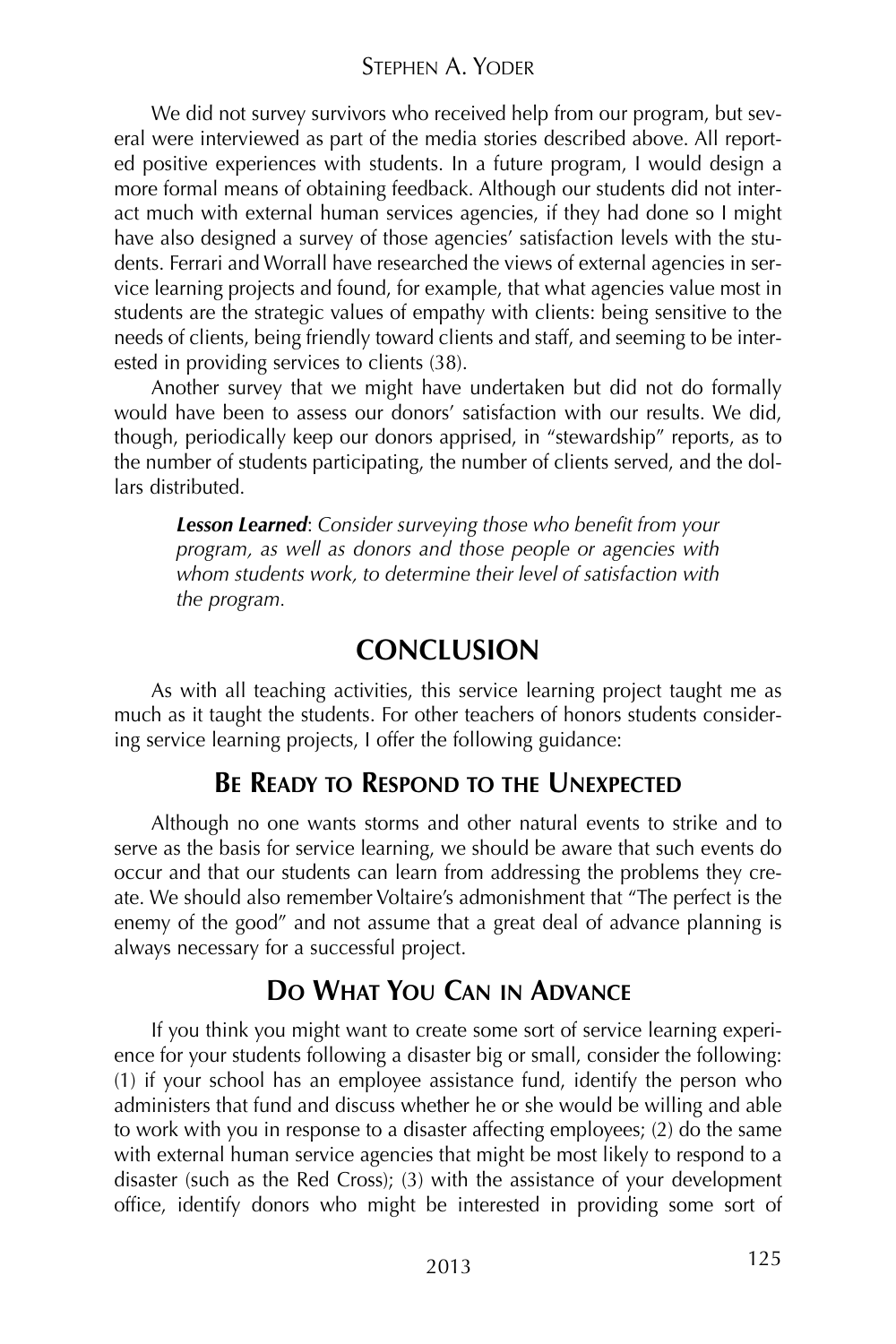financial support for a student response like funding grants or loans to survivors; (4) at the start of each semester, poll students about their willingness and ability to participate in any response program, perhaps using the questionnaires on service learning described above; and (5) ask a student to build an electronic shared communication site with the names and email addresses of students who would want to participate. Such steps might be most appropriate for honors programs spanning multiple semesters.

### **BE AWARE OF NON-FINANCIAL RESPONSES**

Not every response to a disaster has to focus on financial needs. For example, if your school has an employee assistance fund, the administrator of that fund might simply need extra manpower to respond to employees who have been affected, using existing resources. Students might also volunteer at different human services agencies and compare notes on the differing methods used to help survivors of the event, making recommendations on which have been most effective; this might help achieve the objectives of the "social justice" model of student service learning described above.

### **PREPARE A STRATEGIC PLAN**

Defining the mission, vision, and values is as valuable a process for ensuring the success of a service learning project as it is for a business. In particular, while I was not able to do so, involving students in the strategic planning process would be both a team-building as well as active-learning experience for them.

### **COLLABORATE**

The Chinese have a well-developed sense of the importance of building relationships to achieve their professional and personal goals, called "guanxi." Our project not only served to show students the importance of collaboration, internal and external, but perhaps also demonstrated some of the inherent inefficiencies in a community's response to an extraordinary natural disaster.

### **BE PREPARED TO PROCEED WITHOUT MUCH DIRECTION**

Neither our wonderful donors nor my school or university administration had much direction to give me on exactly how we would help the survivors of the tornadoes. Such a situation is reminiscent of "skunkworks," which are testing grounds at some businesses to encourage innovation without the burden of supervision. Both Paul Strong and Michael Cundall have described how honors programs can be such testing grounds for innovative practices.

### **LISTEN TO THE STUDENTS**

The students we recruited for our project were considerably savvier than I was in the technology that helped us achieve the mission of the project. In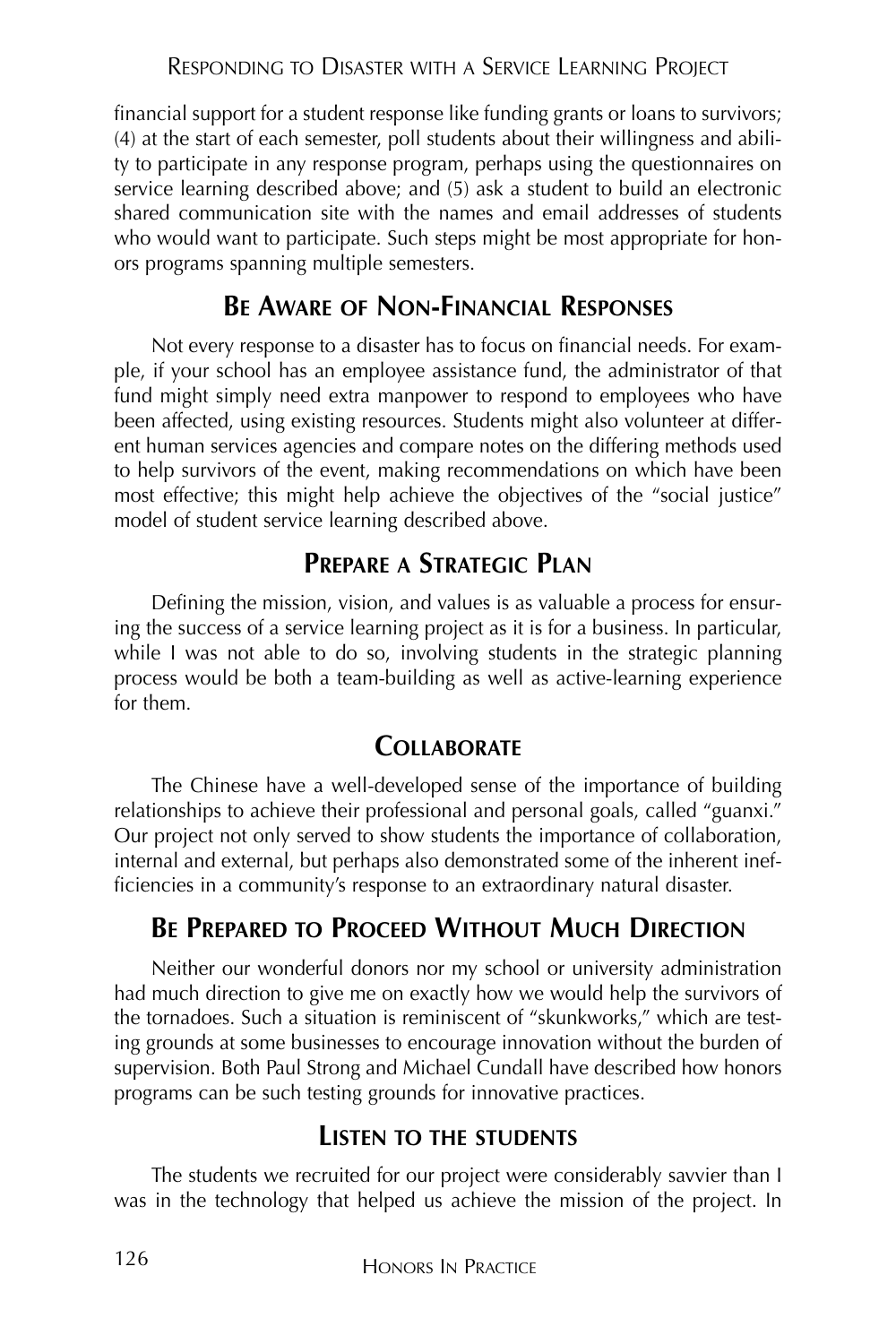particular, the use of the SharePoint site that we created was useful for collaboration among the students, who were dispersed across campus.

### **ASSESS YOUR STUDENTS ON THEIR SERVICE LEARNING COMMITMENT**

If you are considering a service learning project for your students, consider using the types of assessments described by Moely and Ilustre to measure their attitudes, knowledge, and skills for community engagement. For projects not undertaken in response to unexpected disasters such as ours, some leaders might design research protocols in advance to explore whether the same predictors found by Moely and Ilustre for community engagement among the entire population of a university are as valid in your honors program.

# **ACKNOWLEDGMENT**

I thank my daughter, Caroline Yoder Cohen, A.B., M.S., for her assistance in the research and editing of this article.

## **REFERENCES**

- Brush, David R, Ronald J. Markert, and Cathy J. Lazarus. "The Relationship Between Service Learning and Medical Student Academic and Professional Outcomes." *Teaching and Learning in Medicine* 18.1 (2010): 9–13.
- Chretien, Katherine C., Shobhina G. Chheda, Dario Torra, and Klara K. Papp. "Reflective Writing in the Internal Medicine Clerkship: A National Survey of Clerkship Directors in Internal Medicine." *Teaching and Learning in Medicine* 24.1 (2012): 42–48.
- Crenson, Matthew A. and Benjamin Ginsberg. *Downsizing Democracy: How America Sidelined Its Citizens and Privatized Its Public*. Baltimore, MD: The Johns Hopkins University Press, 2002.
- Cundall, Michael. "Service Learning and Skunkworks in a Senior Honors Colloquium." *Honors in Practice* 6 (2010): 117–123.
- Greenleaf, Robert K. *Servant Leadership: A Journey into the Nature of Legitimate Power and Greatness*. Mahwah, NJ: Paulist Press, 2002.
- Eyler Janet, and Dwight W. Giles, Jr.. *Where's the Learning in Service-Learning?* San Francisco, CA: Jossey-Bass Publishing, 1999.
- Ferrari, Joseph R. and Laurie Worrall. "Assessments by Community Agencies: How the 'Other Side' Sees Service-Learning." *Michigan Journal of Community Service Learning* 7(2000): 35–40.
- Moely, Barbara E. and Vincent Ilustre. "University Students' Views of a Public Service Graduation Requirement." *Michigan Journal of Community Service Learning* 17.2 (2011): 43–58.
- Porter, Judith R., Mary Summers, Suzanne Toton, and Hillary Aisenstein. "Service-Learning With a Food Stamp Enrollment Campaign: Community